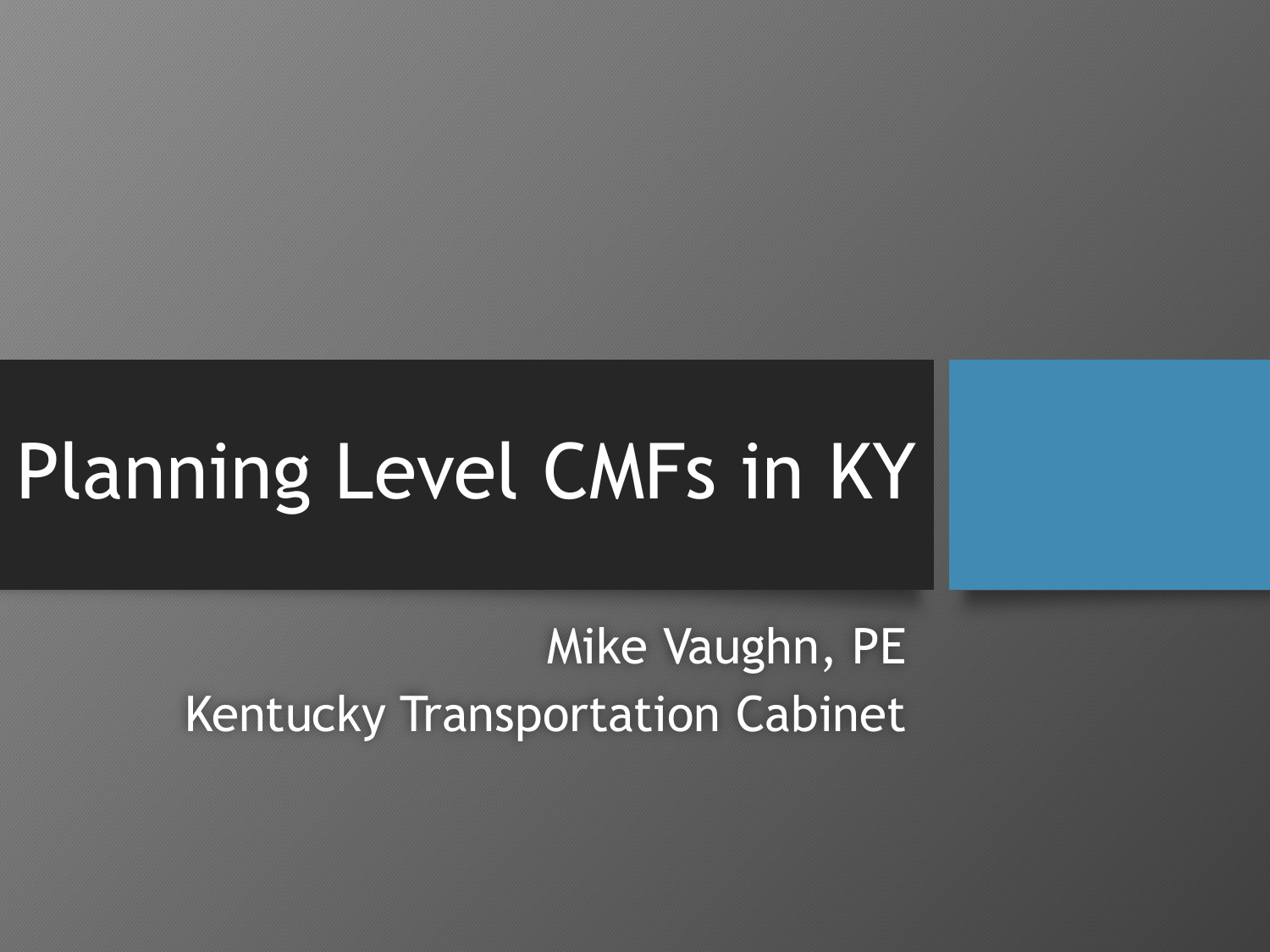## Planning Level CMFs in KY

- Background/History
- SHIFT KY's Formula for Project Prioritization
- Improving SHIFT via Planning Level CMFs
- Additional Uses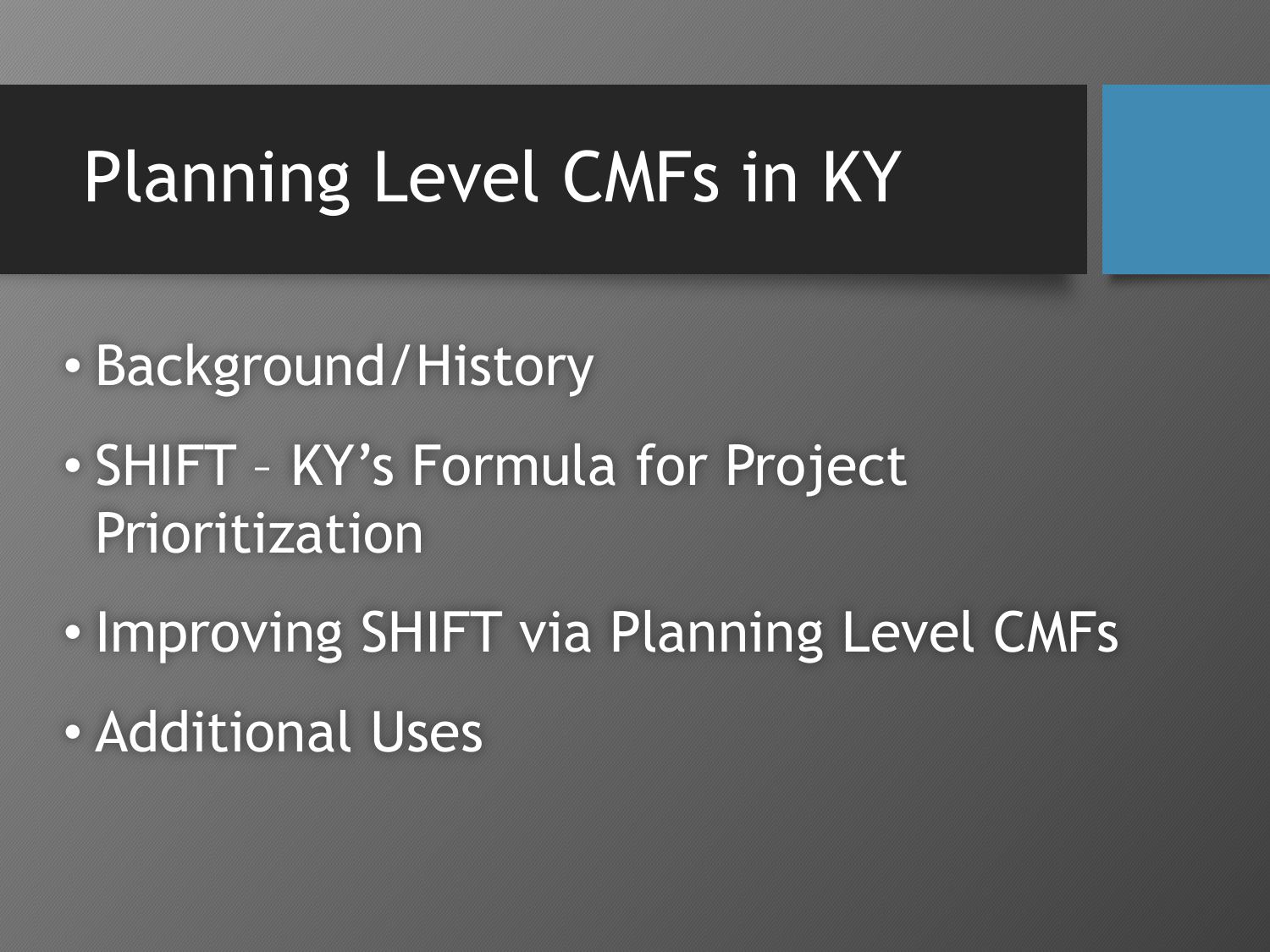# Background/History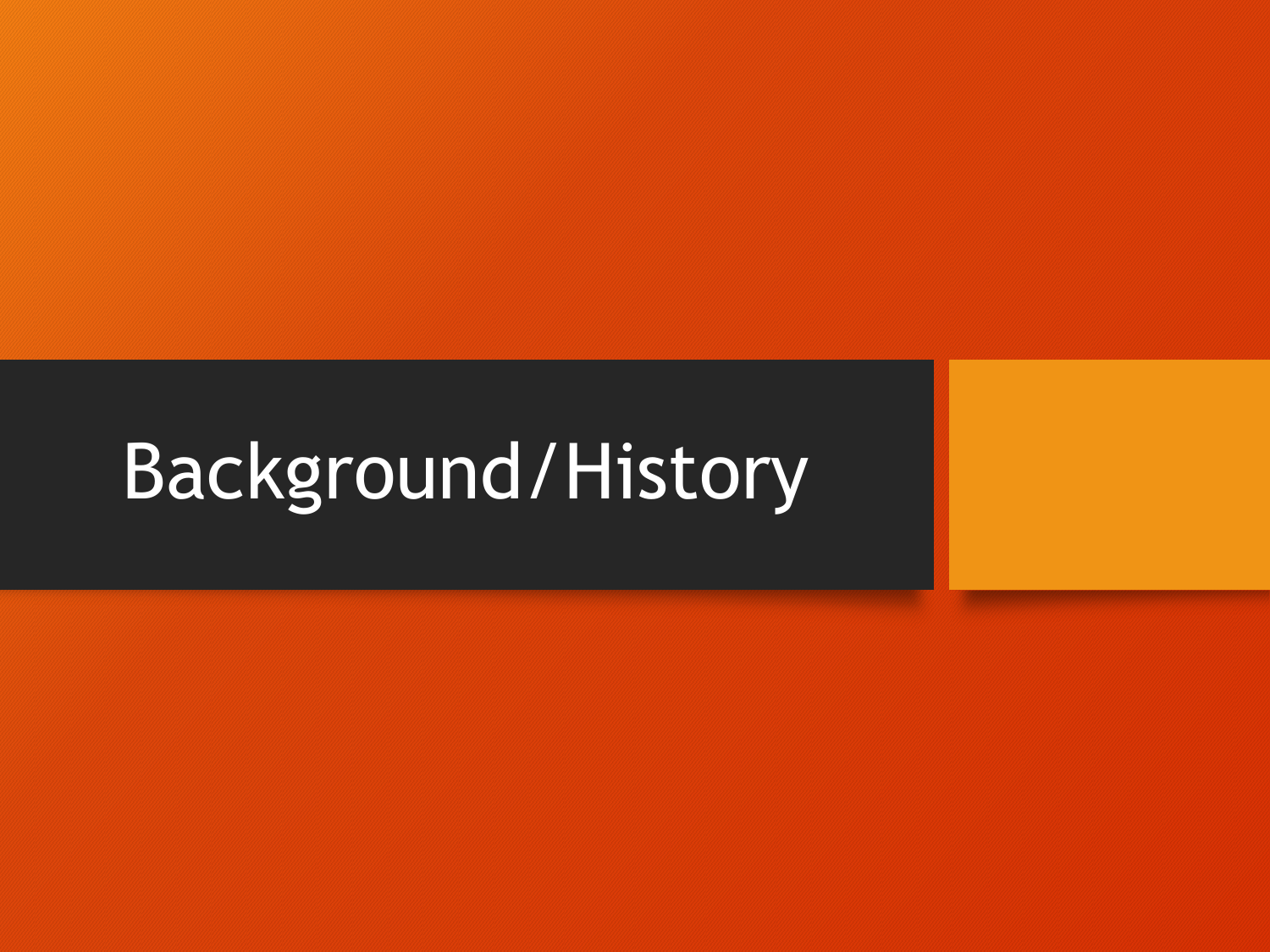### Background/History

- Late 90s 2016
	- Over Programming of State Funded Portion of Six Year Highway Plan (SYP)
- Early 2016 Cash Flow Analysis revealed:
	- Road Fund Revenues Lower Than Expected
	- Projected to hit \$0 in mid-August 2016 if action not taken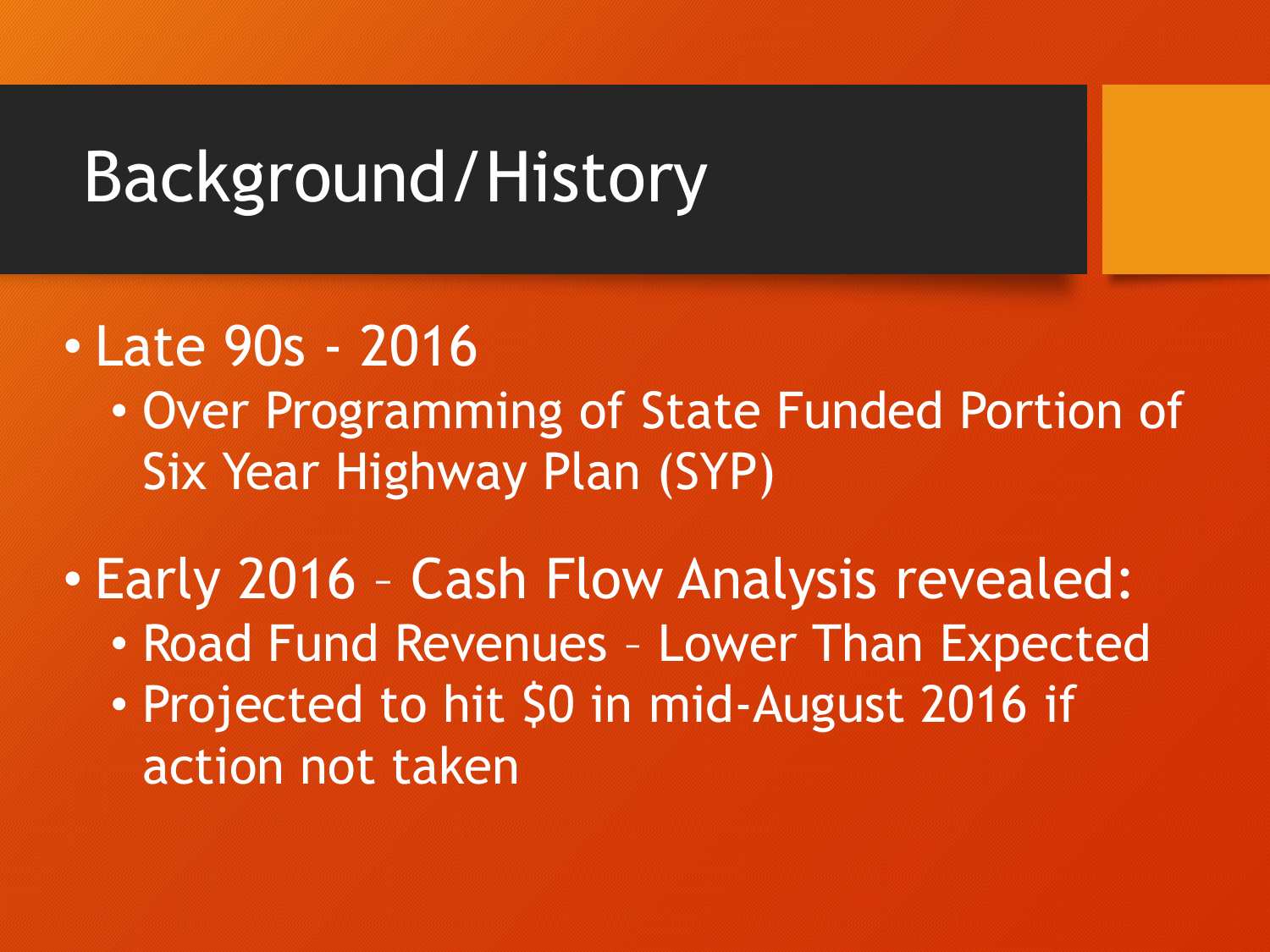### Background/History

- Immediate Response:
	- "Pause 50" Delay Most State Funded Projects
- Comprehensive Response:
	- Develop a data-driven approach to set transportation priorities
- 2016-2017
	- SHIFT Developed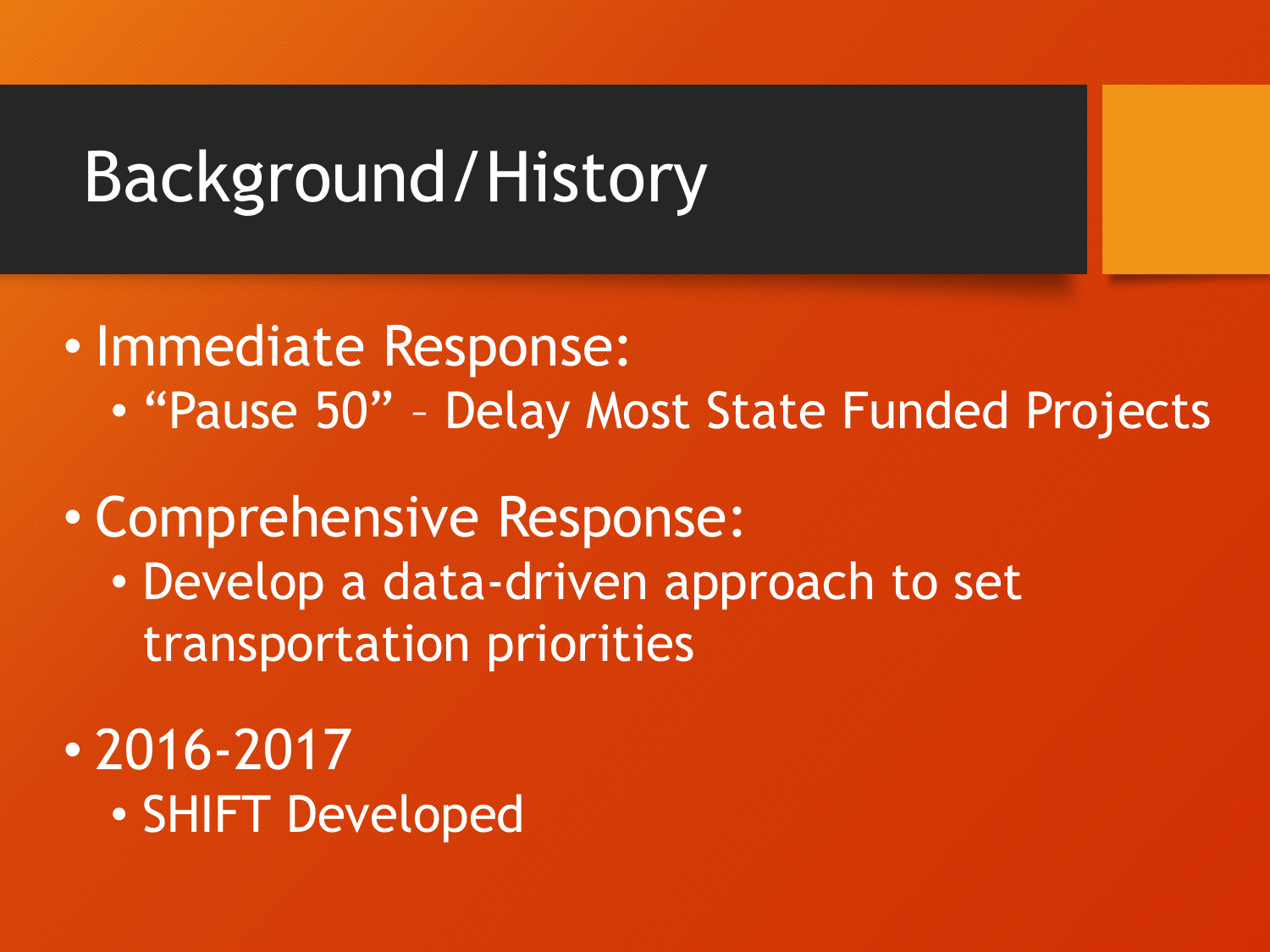**S**trategic **H**ighway **I** nvestment **F**ormula for **T**omorrow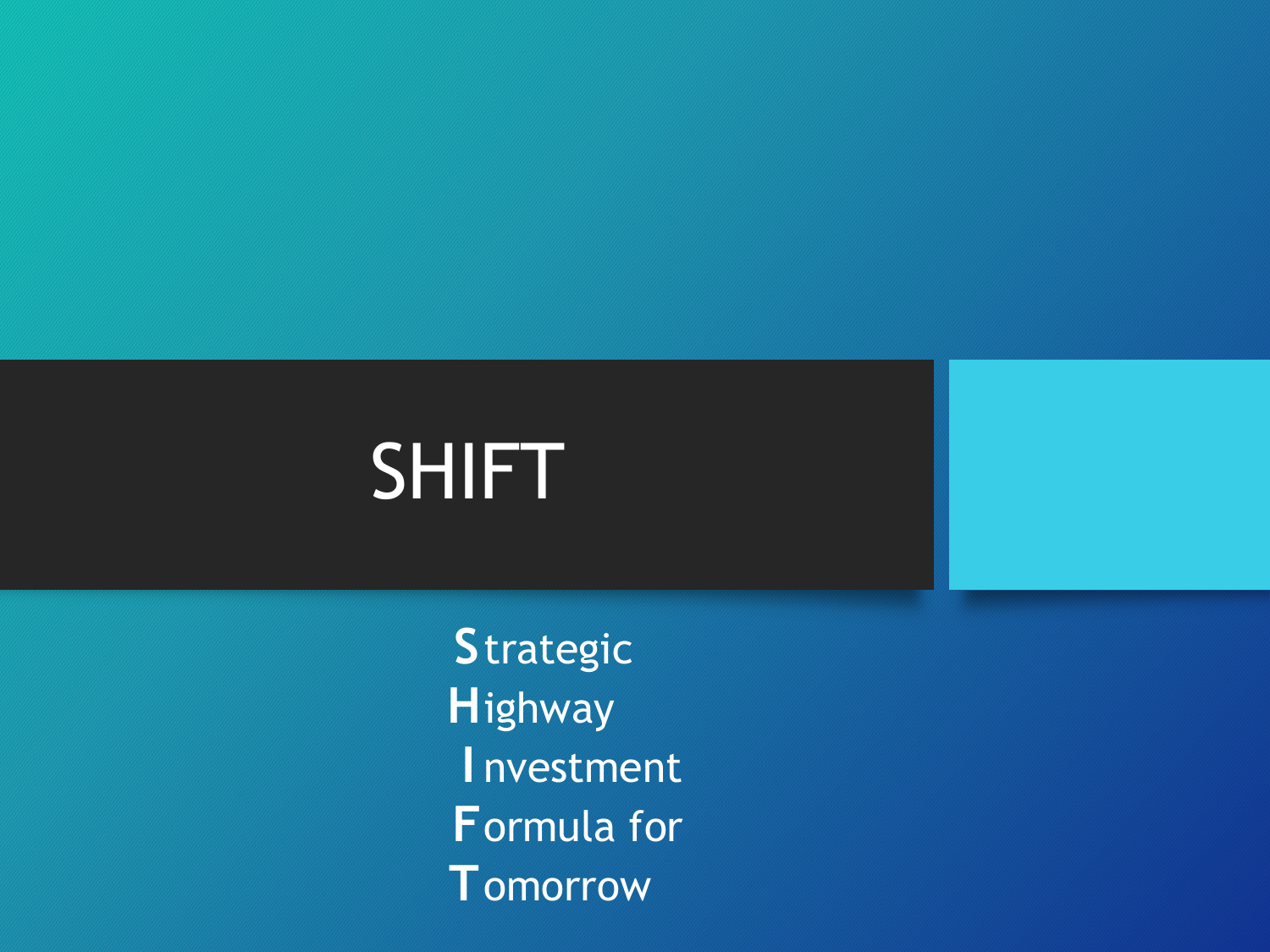#### • Formula's Key Priorities:

- Safety performance (25%)
- Reduce congestion (20%)
- Promote economic growth (20%
- Manage existing assets (15%)
- **Benefit/Cost (20%)**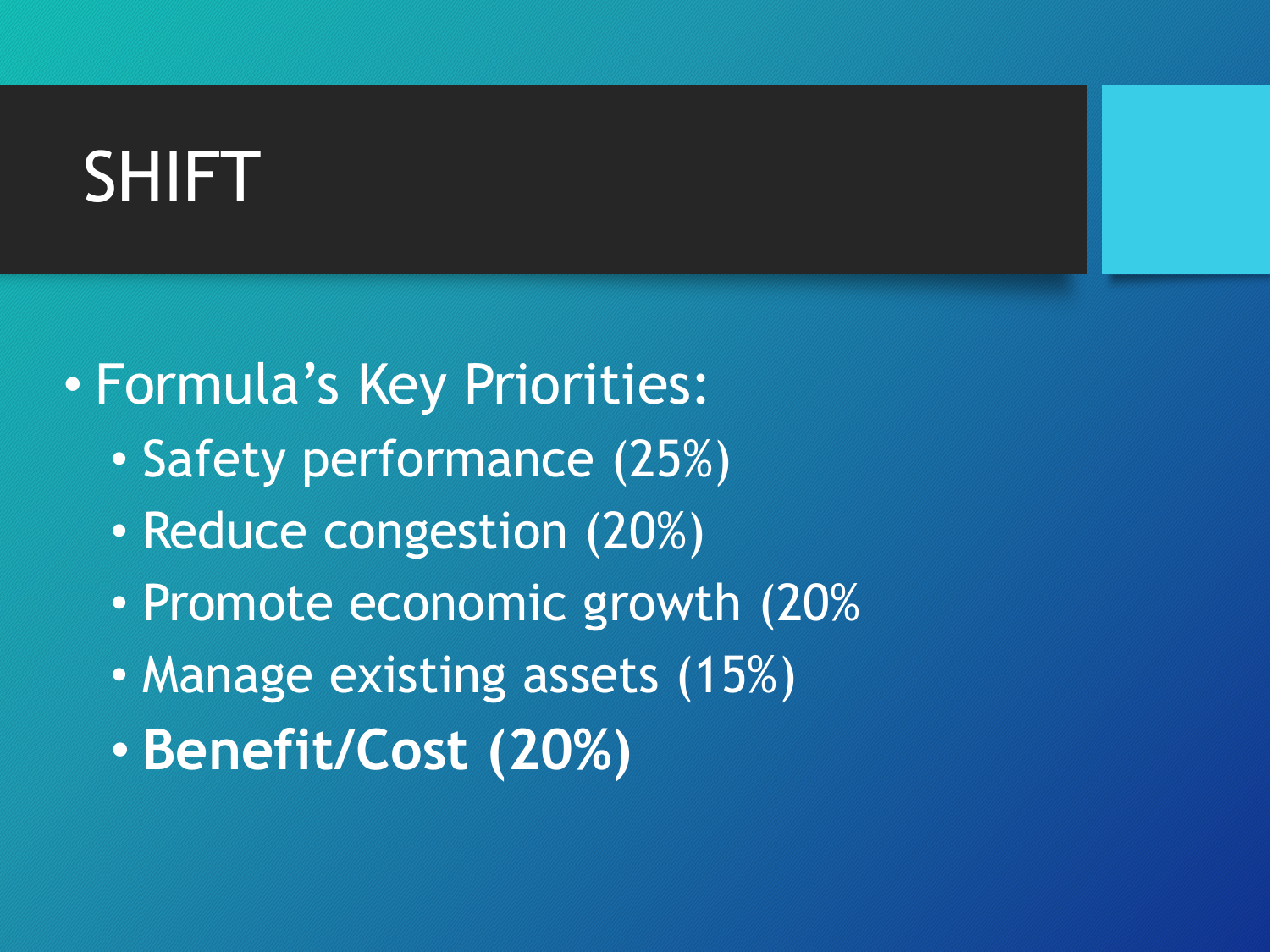- Benefit/Cost Calculations:
	- Travel Time Savings
	- Safety Benefit
		- SHIFT 2018 very similar to NCDOT's model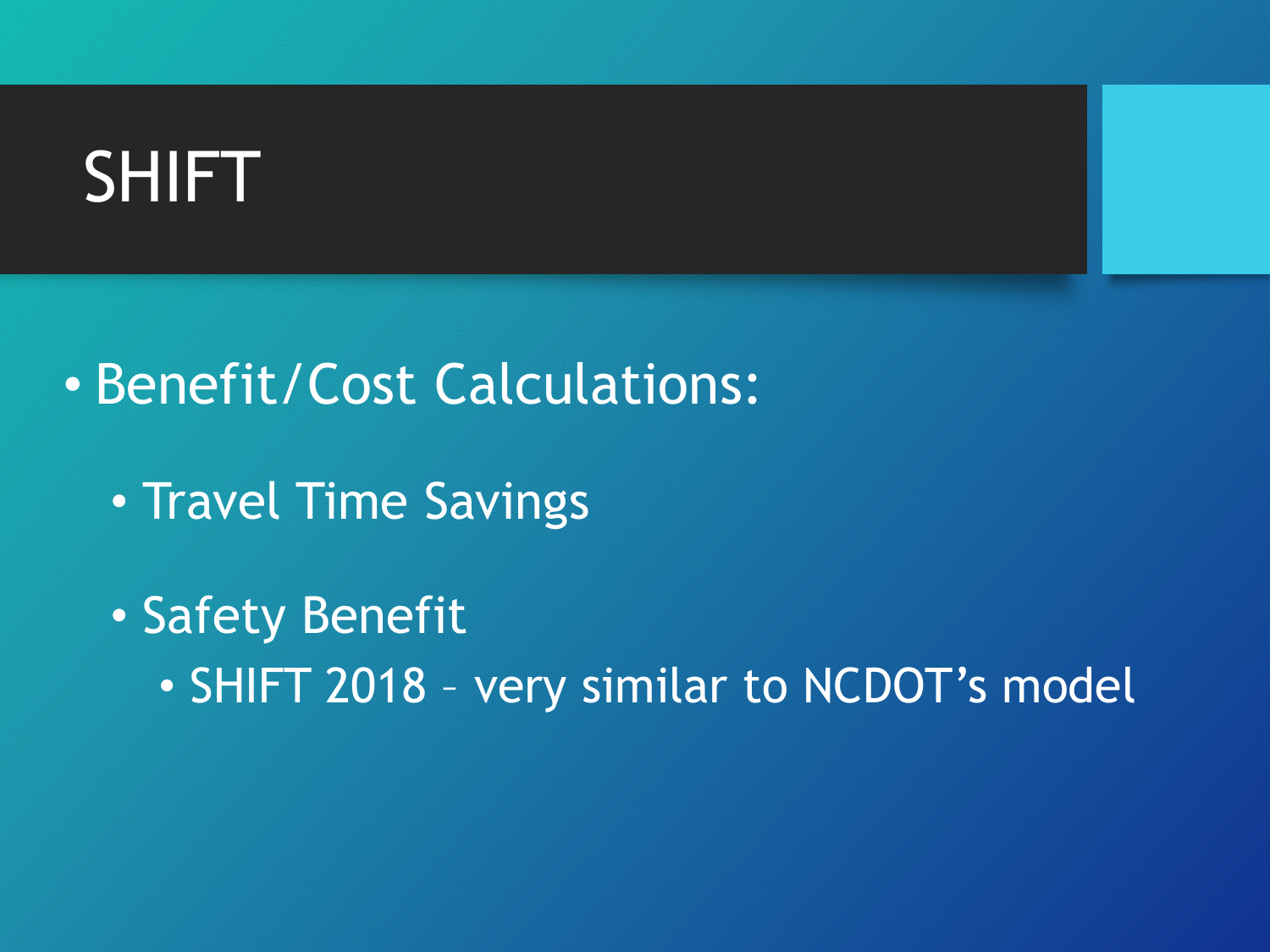• Safety Benefit Formula (2018)  $B_{SAF} = SBF_{PROJ} * (N_{KAR} * C_{KAR} + N_{CO} * C_{CO})$  $SBF<sub>PRO</sub>$  = Safety Benefit Factor for Project Type  $N_{KAR}$  = Number of K, A, B Crashes  $C_{KAR}$  = Avg Cost of K, A, B Crashes  $N_{\text{CO}}$  = Number of C, O Crashes  $C_{CO}$  = Avg Cost of C, O Crashes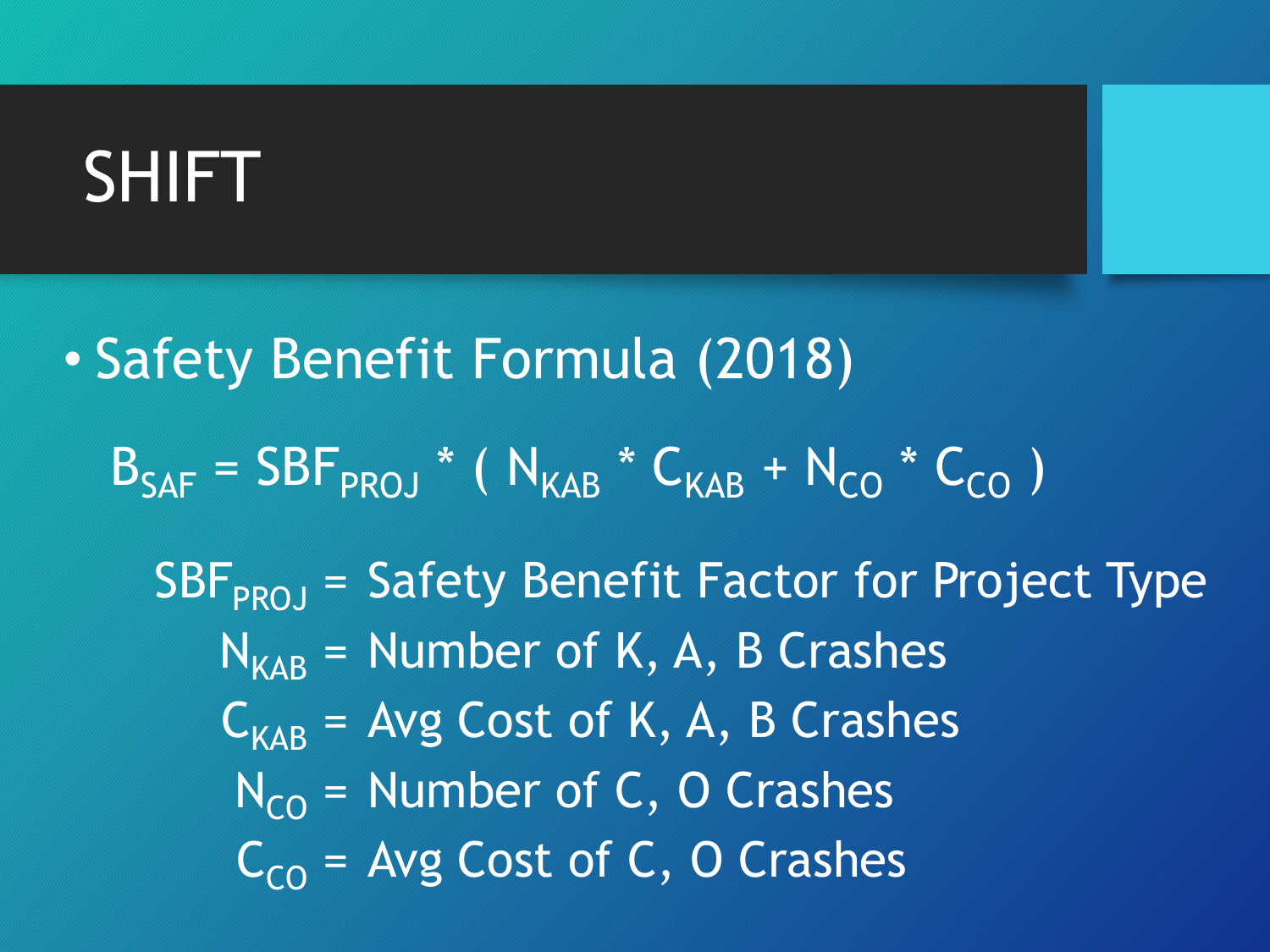# Improving SHIFT via Planning Level CMFs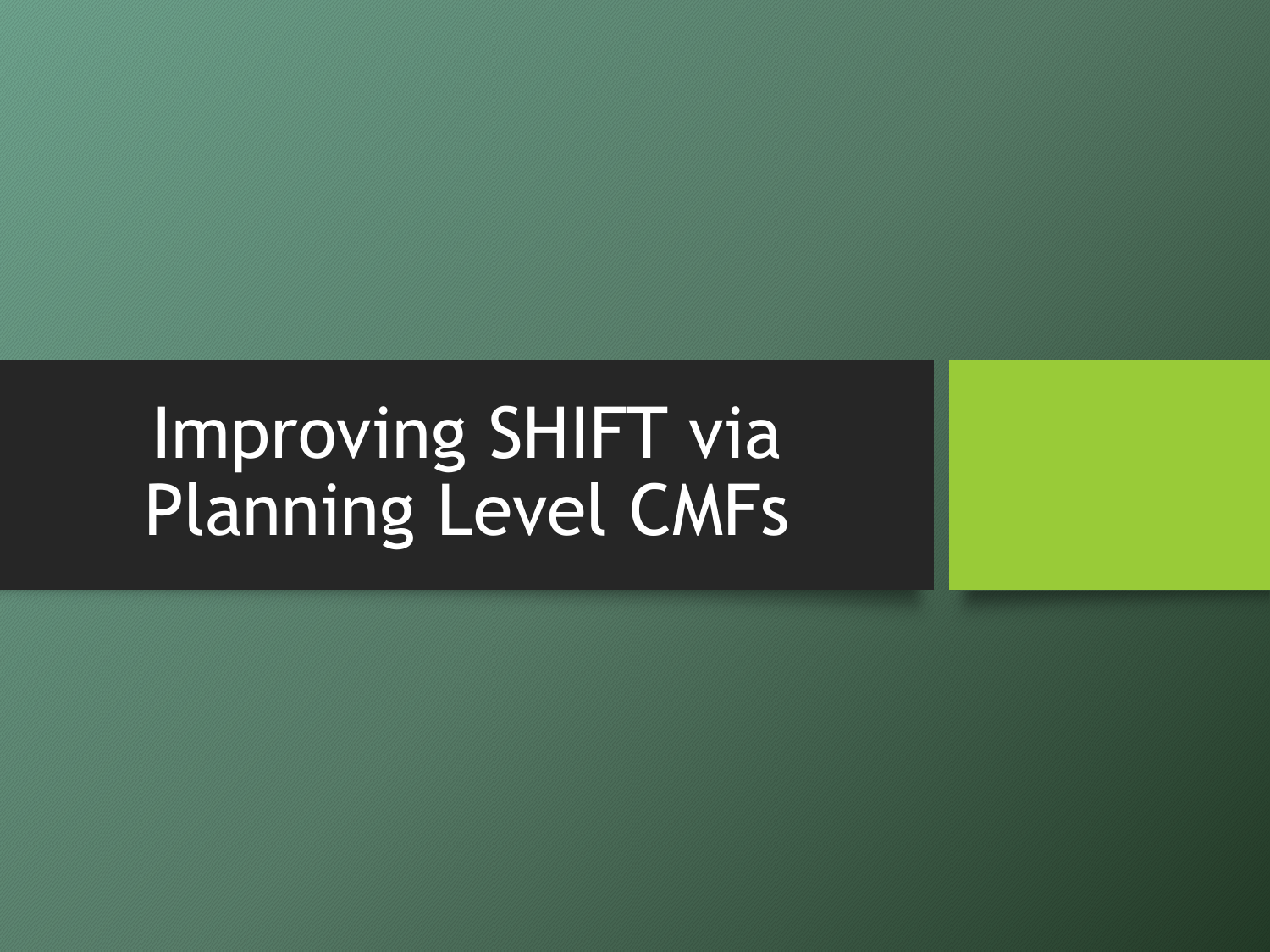### Improving SHIFT via Planning Level CMFs

• Safety Benefit Formula (2020)

 $B_{SAF} = (1 - CMF_{PROJ}) * (N_{KAB} * C_{KAB} + N_{CO} * C_{CO})$ 

**CMF<sub>PROJ</sub>** = Crash Modification Factor for Project Type  $N_{KAR}$  = Number of K, A, B Crashes  $C_{KAB}$  = Avg Cost of K, A, B Crashes  $N_{\text{CO}}$  = Number of C, O Crashes  $C_{\text{CO}}$  = Avg Cost of C, O Crashes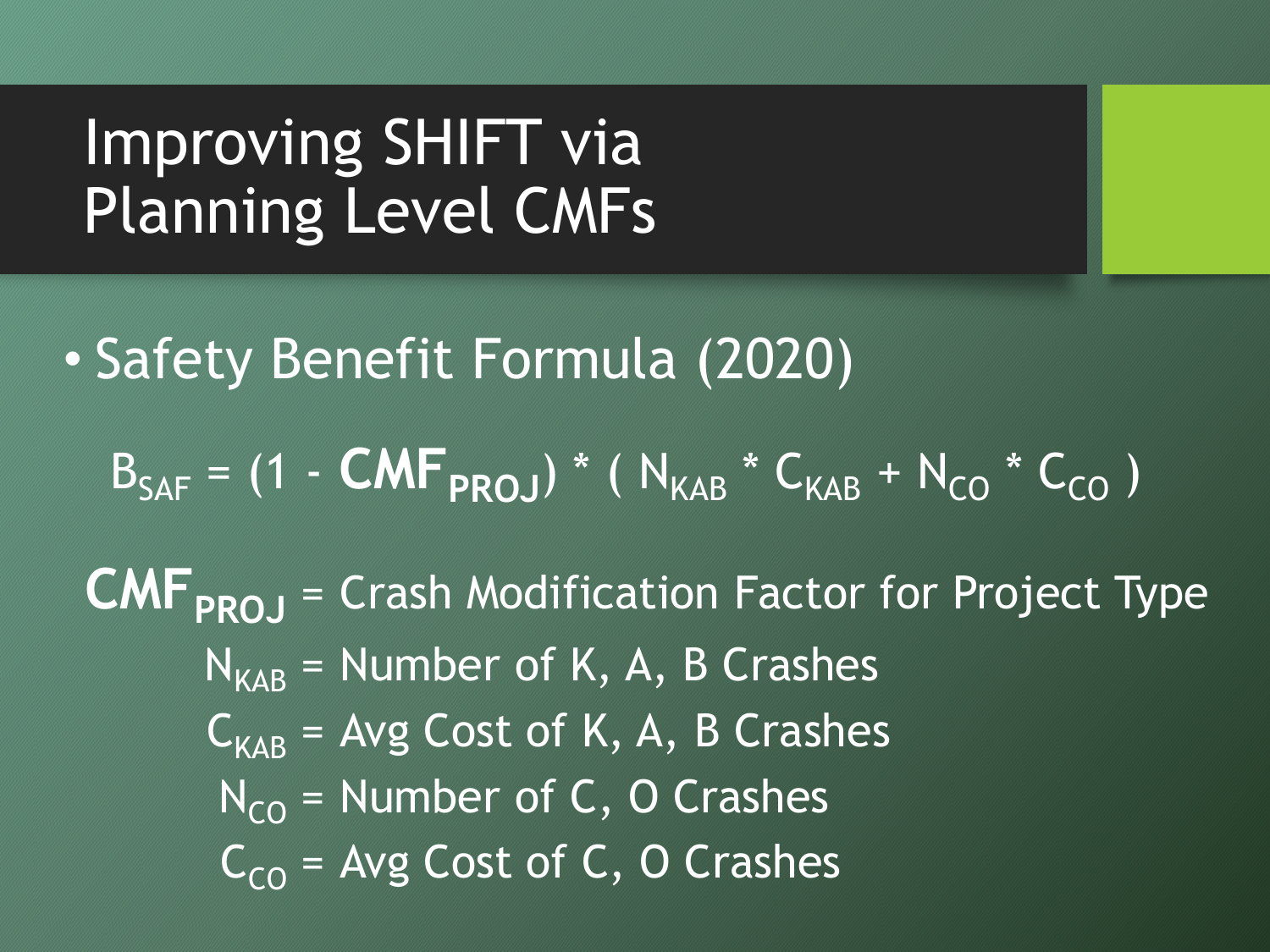### Improving SHIFT via Planning Level CMFs

- KY's Planning Level CMF List covers 70+ project types
- SHIFT 2018 incorporated 22 project types
- Will not be able to use all 70+ CMFs right away
	- 1,000s of projects in our database
	- Will be difficult to re-code
	- Focus on project types with biggest change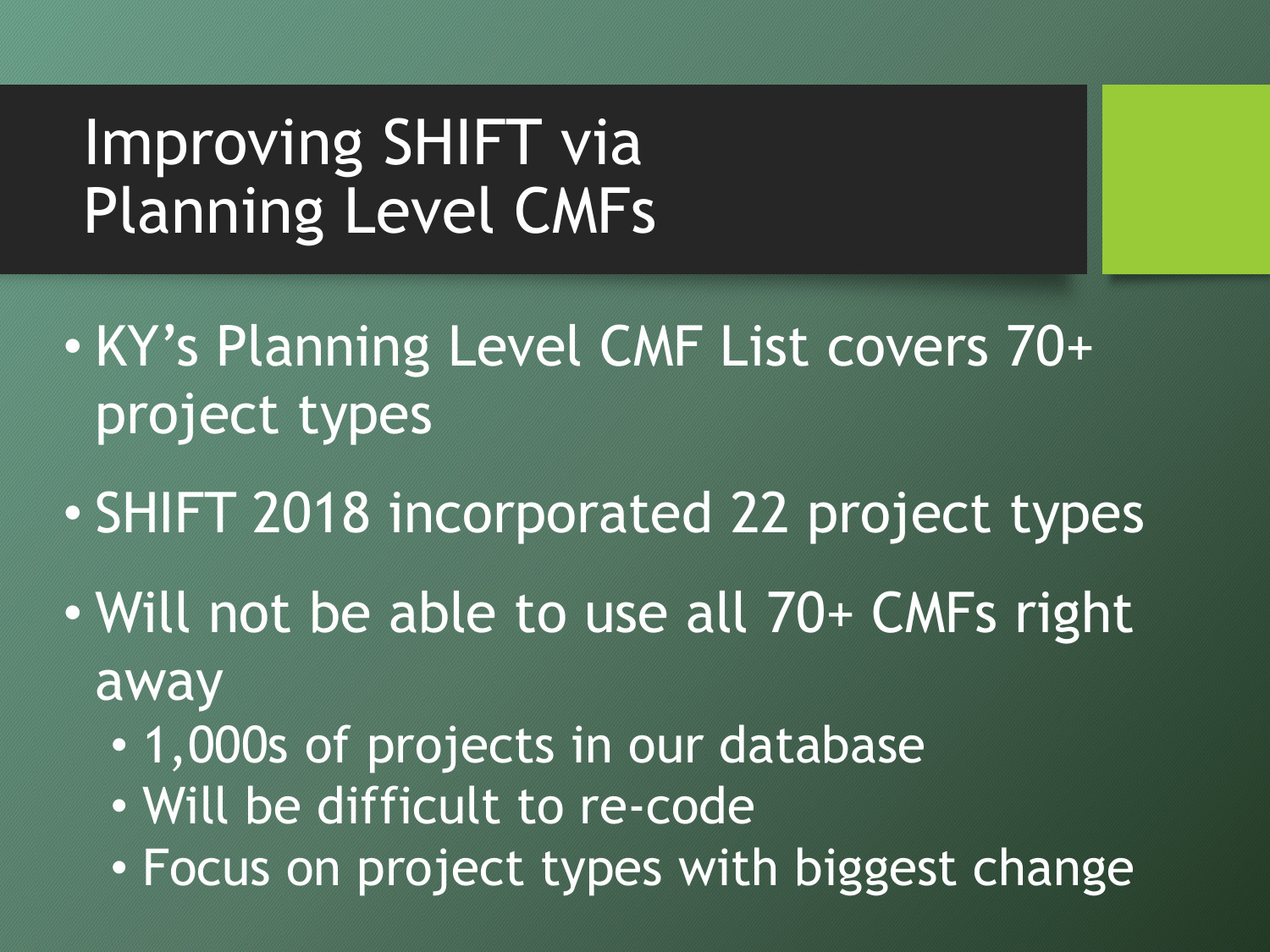| <b>SBF</b><br>Project<br><b>Type</b> | <b>Definition</b>                                                                                       | <b>SBF</b> | <b>CMF Project Type</b>                                                          | <b>CMF</b>  |
|--------------------------------------|---------------------------------------------------------------------------------------------------------|------------|----------------------------------------------------------------------------------|-------------|
| Improve<br>Intersection              | Add left turn lane,<br>Add right turn lane,<br>Roundabout<br>Installation,<br>Horizontal<br>Realignment | 25         | <b>Convert Stop or Yield Control</b><br>Intersection to Signalized Intersection  | 0.65        |
|                                      |                                                                                                         |            | <b>Convert Minor Stop or Yield Control</b><br>to All-Way Stop Control            | U.ZJ        |
|                                      |                                                                                                         |            | <b>Convert Stop or Yield Control</b><br><b>Intersection to Roundabout</b>        | 0.20        |
|                                      |                                                                                                         |            | <b>Convert Signalized Intersection to</b><br>Roundabout                          | 0.40        |
|                                      |                                                                                                         |            | <b>New Left Turn Lane</b>                                                        | 0.72        |
|                                      |                                                                                                         |            | <b>New Right Turn Lane</b>                                                       | 0.84        |
|                                      |                                                                                                         |            | <b>Offset Left Turn Lane</b>                                                     | 0.65        |
|                                      |                                                                                                         |            | <b>Eliminate Minor Approach Left Turns</b><br>(Right Turn and Downstream U-Turn) | 0.57        |
|                                      |                                                                                                         |            | <b>Install Adaptive Traffic Signal Control</b>                                   | 0.92        |
|                                      |                                                                                                         |            | Protect/Permit Left Turn to<br><b>Protect/Permit Flashing Yellow Arrow</b>       | <b>U.85</b> |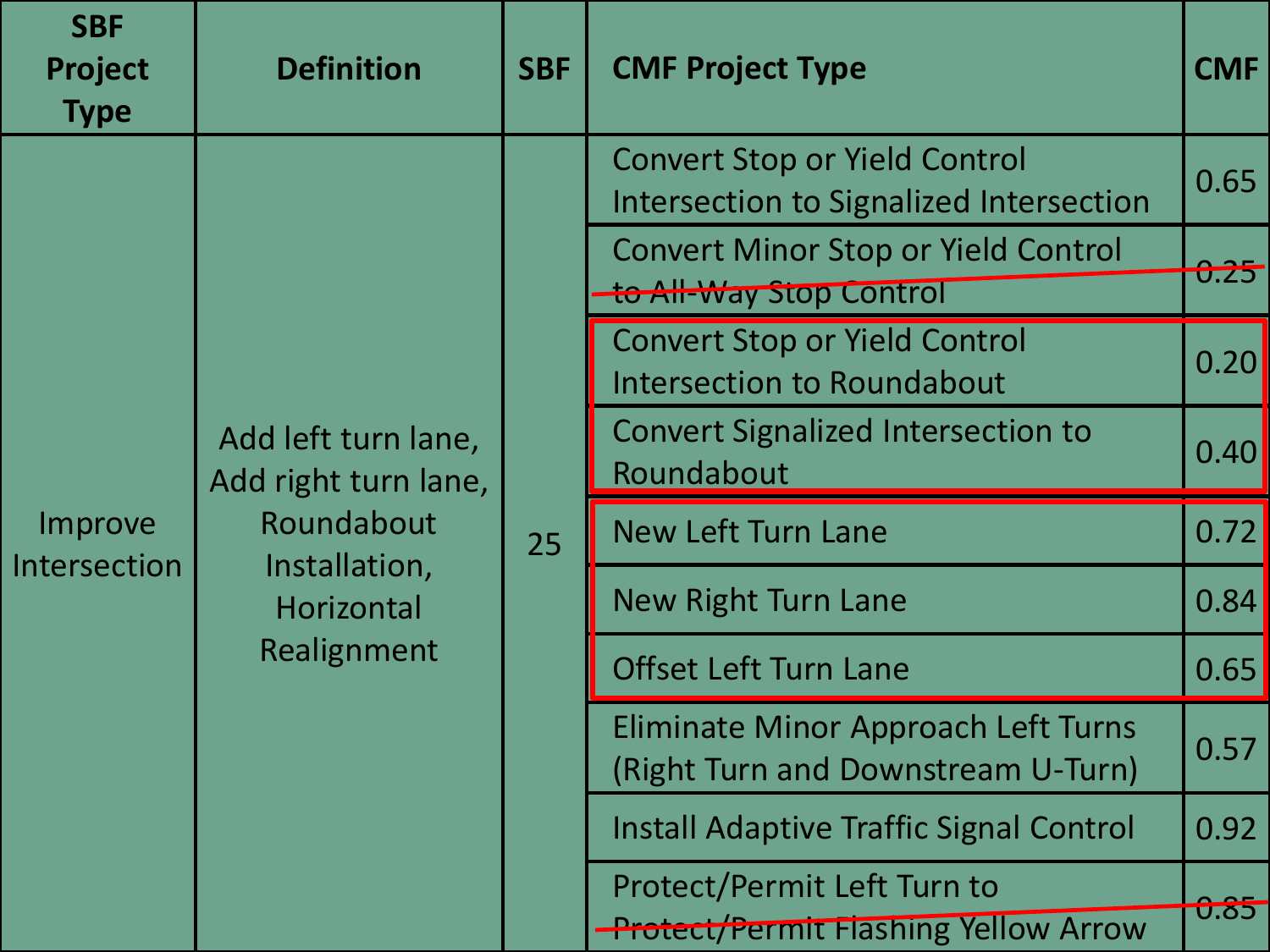| <b>SBF</b><br>Project<br><b>Type</b> | <b>Definition</b>                                                                                        | <b>SBF</b> | <b>CMF Project Type</b>                                                         | <b>CMF</b> |
|--------------------------------------|----------------------------------------------------------------------------------------------------------|------------|---------------------------------------------------------------------------------|------------|
| Improve<br>Intersection              | Add left turn lane,<br>Add right turn lane,<br>Roundabout<br>Installation,<br><b>Signal Installation</b> | 25<br>0.71 |                                                                                 |            |
|                                      |                                                                                                          |            | <b>Convert Stop or Yield Control</b><br>Intersection to Signalized Intersection | 0.65       |
|                                      |                                                                                                          |            |                                                                                 |            |
|                                      |                                                                                                          |            | <b>Construct Roundabout</b>                                                     | 0.30       |
|                                      |                                                                                                          |            |                                                                                 |            |
|                                      |                                                                                                          |            | Turn Lane(s) Improvements                                                       | 0.74       |
|                                      |                                                                                                          |            |                                                                                 |            |
|                                      |                                                                                                          |            | Eliminate Minor Approach Left Turns<br>(Right Turn and Downstream U-Turn)       | 0.57       |
|                                      |                                                                                                          |            | Install Adaptive Traffic Signal Control                                         | 0.92       |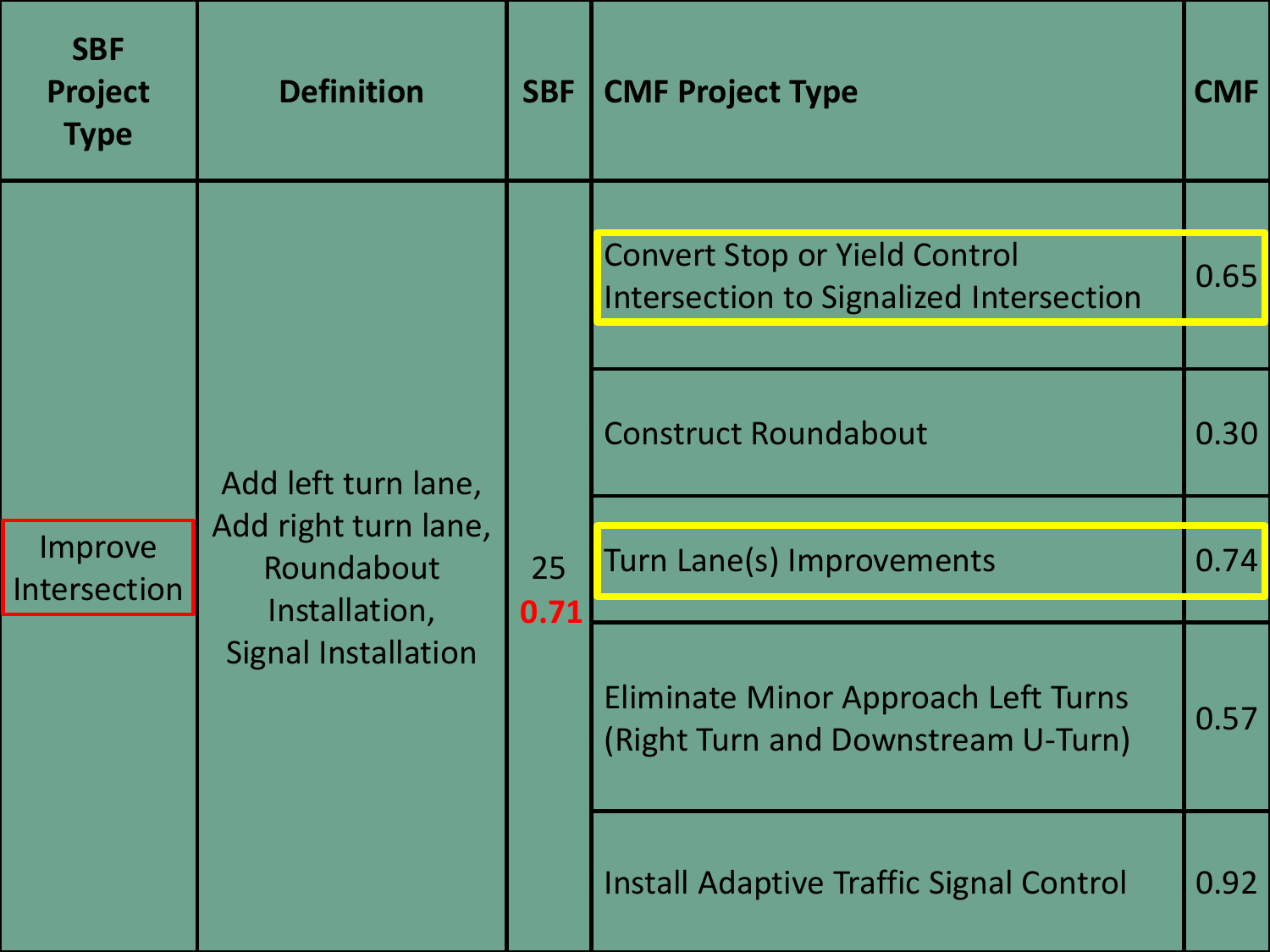### Additional Uses

- Planning Studies
- Preliminary Engineering
- Evaluation of Operations/Maintenance Improvements